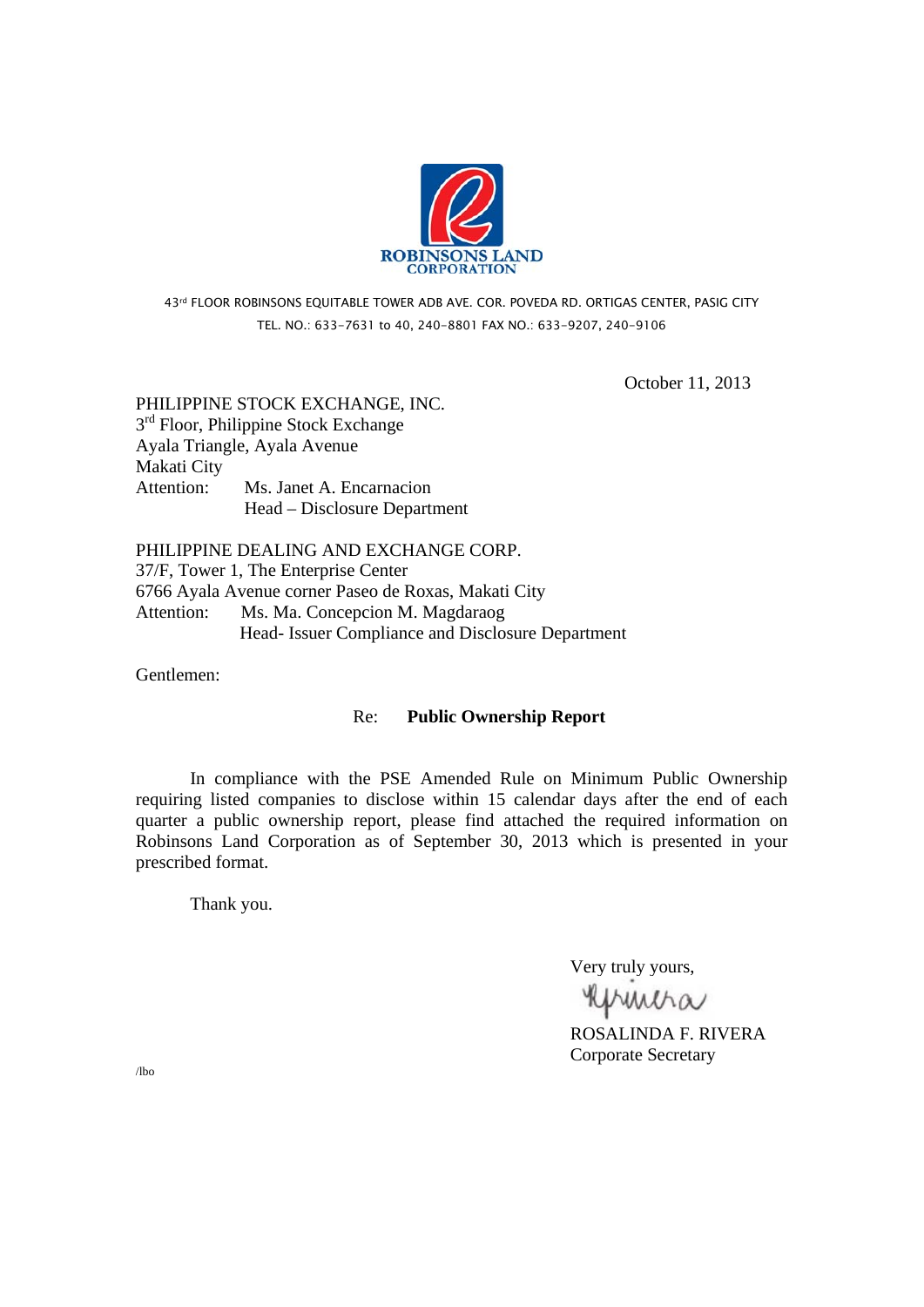# **Robinsons Land Corporation**

### **Computation of Public Ownership as of September 30, 2013**

### Number of Issued Shares 4,111,528,685<br>Less: Number of Treasury Shares (if any)<br>**Number of Issued and Outstanding Shares** 4,093,830,685<br>**4,093,830,685**<br>**4,093,830,685** Less: Number of Treasury Shares (if any) **Number of Issued and Outstanding Shares 4,093,830,685**

| l ess.<br>۰, |  |
|--------------|--|

| <b>Shares</b><br>1. John L. Gokongwei, Jr.<br>0.30%<br>John L. Gokongwei<br>0.01%<br>Elizabeth Y. Gokongwei &/or John Gokongwei<br>0.04%<br>Sub-Total (John L. Gokongwei, Jr.)<br>0.35%<br>2. James L. Go<br>0.04%<br>3. Lance Y. Gokongwei<br>0.02%<br>4. Frederick D. Go<br>0.01%<br>5. Robina Y. Gokongwei - Pe<br>0.01%<br>6. Patrick Henry C. Go<br>0.00%<br>0.00%<br>7. Johnson Robert G. Go, Jr.<br>8. Artemio V. Panaganiban<br>0.00%<br>0.00%<br>9. Roberto F. de Ocampo<br>10. Emmanuel C. Rojas, Jr.<br>0.00%<br>Sub-Total<br>0.43%<br><b>Officers</b><br>1. John L. Gokongwei, Jr. - Chairman Emeritus<br>2. James L. Go - Chairman<br>3. Lance Y. Gokongwei - Vice-Chairman and Chief Executive Oficer<br>4. Frederick D. Go - President and Chief Operating Officer<br>5. Constante T. Santos - Senior Vice President<br>0.00%<br>6. Bach Johann M. Sebastian - Senior Vice President<br>0.00%<br>7. Ma. Socorro Isabelle V. Aragon-Gobio - Senior Vice President<br>0.00%<br>8. Rodolfo T. Malit - First Vice President<br>0.00%<br>9. Abigail Joan R. Crosico - General Manager<br>0.00%<br>0.00%<br>10. Henry L. Yap - General Manager<br>11. Arlene G. Magtibay - General Manager<br>0.00%<br>12. Corazon L. Ang Ley - General Manager<br>0.00%<br>13. Elizabeth Kristine D. Gregorio - General Manager<br>0.00%<br>14. Emmanuel G. Arce - Vice President<br>0.00%<br>15. Manuel D. Deus, Jr. - Vice President<br>0.00%<br>16. Constantino C. Felipe - Vice President<br>0.00%<br>17. Winifred G. Maranan - Vice President<br>0.00%<br>18. Thomas Lee O. - Vice President<br>0.00%<br>19. Kerwin Max S. Tan - Vice President<br>0.00%<br>20. Anicio G. Villanueva - Vice President<br>0.00%<br>21. Mary Maylanie Precilla - Vice President<br>0.00%<br>22. Honorio Almeida - Vice President<br>0.00%<br>23. Cecile Pascual - Vice President<br>0.00%<br>24. Lourdes T. Alano - Vice President<br>0.00%<br>25. Teresita H. Vasay - Treasurer<br>0.00%<br>0.00%<br>26. Rosalinda F. Rivera - Corporate Secretary<br>Sub-total<br>$0.00\%$<br><b>Principal Stockholders</b><br>1. JG Summit Holdings, Inc.<br>60.97%<br>60.97%<br><b>Affiliates</b><br>1. JG Summit Holdings, Inc. | 12,187,081<br>450,000<br>1,482,000<br>14,119,081<br>1,685,994<br>804,001<br>337,501<br>540,000<br>10,000<br>1<br>50,001<br>1<br>901<br>17,547,481<br>see above<br>see above<br>see above<br>see above<br>0<br>0<br>0<br>4,600<br>0<br>90,000<br>0<br>0<br>0<br>0<br>0 |
|---------------------------------------------------------------------------------------------------------------------------------------------------------------------------------------------------------------------------------------------------------------------------------------------------------------------------------------------------------------------------------------------------------------------------------------------------------------------------------------------------------------------------------------------------------------------------------------------------------------------------------------------------------------------------------------------------------------------------------------------------------------------------------------------------------------------------------------------------------------------------------------------------------------------------------------------------------------------------------------------------------------------------------------------------------------------------------------------------------------------------------------------------------------------------------------------------------------------------------------------------------------------------------------------------------------------------------------------------------------------------------------------------------------------------------------------------------------------------------------------------------------------------------------------------------------------------------------------------------------------------------------------------------------------------------------------------------------------------------------------------------------------------------------------------------------------------------------------------------------------------------------------------------------------------------------------------------------------------------------------------------------------------------------------------------------------------------------------------------------------------------------------------------------------------------------------------|-----------------------------------------------------------------------------------------------------------------------------------------------------------------------------------------------------------------------------------------------------------------------|
|                                                                                                                                                                                                                                                                                                                                                                                                                                                                                                                                                                                                                                                                                                                                                                                                                                                                                                                                                                                                                                                                                                                                                                                                                                                                                                                                                                                                                                                                                                                                                                                                                                                                                                                                                                                                                                                                                                                                                                                                                                                                                                                                                                                                   |                                                                                                                                                                                                                                                                       |
|                                                                                                                                                                                                                                                                                                                                                                                                                                                                                                                                                                                                                                                                                                                                                                                                                                                                                                                                                                                                                                                                                                                                                                                                                                                                                                                                                                                                                                                                                                                                                                                                                                                                                                                                                                                                                                                                                                                                                                                                                                                                                                                                                                                                   |                                                                                                                                                                                                                                                                       |
|                                                                                                                                                                                                                                                                                                                                                                                                                                                                                                                                                                                                                                                                                                                                                                                                                                                                                                                                                                                                                                                                                                                                                                                                                                                                                                                                                                                                                                                                                                                                                                                                                                                                                                                                                                                                                                                                                                                                                                                                                                                                                                                                                                                                   |                                                                                                                                                                                                                                                                       |
|                                                                                                                                                                                                                                                                                                                                                                                                                                                                                                                                                                                                                                                                                                                                                                                                                                                                                                                                                                                                                                                                                                                                                                                                                                                                                                                                                                                                                                                                                                                                                                                                                                                                                                                                                                                                                                                                                                                                                                                                                                                                                                                                                                                                   |                                                                                                                                                                                                                                                                       |
|                                                                                                                                                                                                                                                                                                                                                                                                                                                                                                                                                                                                                                                                                                                                                                                                                                                                                                                                                                                                                                                                                                                                                                                                                                                                                                                                                                                                                                                                                                                                                                                                                                                                                                                                                                                                                                                                                                                                                                                                                                                                                                                                                                                                   |                                                                                                                                                                                                                                                                       |
|                                                                                                                                                                                                                                                                                                                                                                                                                                                                                                                                                                                                                                                                                                                                                                                                                                                                                                                                                                                                                                                                                                                                                                                                                                                                                                                                                                                                                                                                                                                                                                                                                                                                                                                                                                                                                                                                                                                                                                                                                                                                                                                                                                                                   |                                                                                                                                                                                                                                                                       |
|                                                                                                                                                                                                                                                                                                                                                                                                                                                                                                                                                                                                                                                                                                                                                                                                                                                                                                                                                                                                                                                                                                                                                                                                                                                                                                                                                                                                                                                                                                                                                                                                                                                                                                                                                                                                                                                                                                                                                                                                                                                                                                                                                                                                   |                                                                                                                                                                                                                                                                       |
|                                                                                                                                                                                                                                                                                                                                                                                                                                                                                                                                                                                                                                                                                                                                                                                                                                                                                                                                                                                                                                                                                                                                                                                                                                                                                                                                                                                                                                                                                                                                                                                                                                                                                                                                                                                                                                                                                                                                                                                                                                                                                                                                                                                                   |                                                                                                                                                                                                                                                                       |
|                                                                                                                                                                                                                                                                                                                                                                                                                                                                                                                                                                                                                                                                                                                                                                                                                                                                                                                                                                                                                                                                                                                                                                                                                                                                                                                                                                                                                                                                                                                                                                                                                                                                                                                                                                                                                                                                                                                                                                                                                                                                                                                                                                                                   |                                                                                                                                                                                                                                                                       |
|                                                                                                                                                                                                                                                                                                                                                                                                                                                                                                                                                                                                                                                                                                                                                                                                                                                                                                                                                                                                                                                                                                                                                                                                                                                                                                                                                                                                                                                                                                                                                                                                                                                                                                                                                                                                                                                                                                                                                                                                                                                                                                                                                                                                   |                                                                                                                                                                                                                                                                       |
|                                                                                                                                                                                                                                                                                                                                                                                                                                                                                                                                                                                                                                                                                                                                                                                                                                                                                                                                                                                                                                                                                                                                                                                                                                                                                                                                                                                                                                                                                                                                                                                                                                                                                                                                                                                                                                                                                                                                                                                                                                                                                                                                                                                                   |                                                                                                                                                                                                                                                                       |
|                                                                                                                                                                                                                                                                                                                                                                                                                                                                                                                                                                                                                                                                                                                                                                                                                                                                                                                                                                                                                                                                                                                                                                                                                                                                                                                                                                                                                                                                                                                                                                                                                                                                                                                                                                                                                                                                                                                                                                                                                                                                                                                                                                                                   |                                                                                                                                                                                                                                                                       |
|                                                                                                                                                                                                                                                                                                                                                                                                                                                                                                                                                                                                                                                                                                                                                                                                                                                                                                                                                                                                                                                                                                                                                                                                                                                                                                                                                                                                                                                                                                                                                                                                                                                                                                                                                                                                                                                                                                                                                                                                                                                                                                                                                                                                   |                                                                                                                                                                                                                                                                       |
|                                                                                                                                                                                                                                                                                                                                                                                                                                                                                                                                                                                                                                                                                                                                                                                                                                                                                                                                                                                                                                                                                                                                                                                                                                                                                                                                                                                                                                                                                                                                                                                                                                                                                                                                                                                                                                                                                                                                                                                                                                                                                                                                                                                                   |                                                                                                                                                                                                                                                                       |
|                                                                                                                                                                                                                                                                                                                                                                                                                                                                                                                                                                                                                                                                                                                                                                                                                                                                                                                                                                                                                                                                                                                                                                                                                                                                                                                                                                                                                                                                                                                                                                                                                                                                                                                                                                                                                                                                                                                                                                                                                                                                                                                                                                                                   |                                                                                                                                                                                                                                                                       |
|                                                                                                                                                                                                                                                                                                                                                                                                                                                                                                                                                                                                                                                                                                                                                                                                                                                                                                                                                                                                                                                                                                                                                                                                                                                                                                                                                                                                                                                                                                                                                                                                                                                                                                                                                                                                                                                                                                                                                                                                                                                                                                                                                                                                   |                                                                                                                                                                                                                                                                       |
|                                                                                                                                                                                                                                                                                                                                                                                                                                                                                                                                                                                                                                                                                                                                                                                                                                                                                                                                                                                                                                                                                                                                                                                                                                                                                                                                                                                                                                                                                                                                                                                                                                                                                                                                                                                                                                                                                                                                                                                                                                                                                                                                                                                                   |                                                                                                                                                                                                                                                                       |
|                                                                                                                                                                                                                                                                                                                                                                                                                                                                                                                                                                                                                                                                                                                                                                                                                                                                                                                                                                                                                                                                                                                                                                                                                                                                                                                                                                                                                                                                                                                                                                                                                                                                                                                                                                                                                                                                                                                                                                                                                                                                                                                                                                                                   |                                                                                                                                                                                                                                                                       |
|                                                                                                                                                                                                                                                                                                                                                                                                                                                                                                                                                                                                                                                                                                                                                                                                                                                                                                                                                                                                                                                                                                                                                                                                                                                                                                                                                                                                                                                                                                                                                                                                                                                                                                                                                                                                                                                                                                                                                                                                                                                                                                                                                                                                   |                                                                                                                                                                                                                                                                       |
|                                                                                                                                                                                                                                                                                                                                                                                                                                                                                                                                                                                                                                                                                                                                                                                                                                                                                                                                                                                                                                                                                                                                                                                                                                                                                                                                                                                                                                                                                                                                                                                                                                                                                                                                                                                                                                                                                                                                                                                                                                                                                                                                                                                                   |                                                                                                                                                                                                                                                                       |
|                                                                                                                                                                                                                                                                                                                                                                                                                                                                                                                                                                                                                                                                                                                                                                                                                                                                                                                                                                                                                                                                                                                                                                                                                                                                                                                                                                                                                                                                                                                                                                                                                                                                                                                                                                                                                                                                                                                                                                                                                                                                                                                                                                                                   |                                                                                                                                                                                                                                                                       |
|                                                                                                                                                                                                                                                                                                                                                                                                                                                                                                                                                                                                                                                                                                                                                                                                                                                                                                                                                                                                                                                                                                                                                                                                                                                                                                                                                                                                                                                                                                                                                                                                                                                                                                                                                                                                                                                                                                                                                                                                                                                                                                                                                                                                   |                                                                                                                                                                                                                                                                       |
|                                                                                                                                                                                                                                                                                                                                                                                                                                                                                                                                                                                                                                                                                                                                                                                                                                                                                                                                                                                                                                                                                                                                                                                                                                                                                                                                                                                                                                                                                                                                                                                                                                                                                                                                                                                                                                                                                                                                                                                                                                                                                                                                                                                                   |                                                                                                                                                                                                                                                                       |
|                                                                                                                                                                                                                                                                                                                                                                                                                                                                                                                                                                                                                                                                                                                                                                                                                                                                                                                                                                                                                                                                                                                                                                                                                                                                                                                                                                                                                                                                                                                                                                                                                                                                                                                                                                                                                                                                                                                                                                                                                                                                                                                                                                                                   |                                                                                                                                                                                                                                                                       |
|                                                                                                                                                                                                                                                                                                                                                                                                                                                                                                                                                                                                                                                                                                                                                                                                                                                                                                                                                                                                                                                                                                                                                                                                                                                                                                                                                                                                                                                                                                                                                                                                                                                                                                                                                                                                                                                                                                                                                                                                                                                                                                                                                                                                   |                                                                                                                                                                                                                                                                       |
|                                                                                                                                                                                                                                                                                                                                                                                                                                                                                                                                                                                                                                                                                                                                                                                                                                                                                                                                                                                                                                                                                                                                                                                                                                                                                                                                                                                                                                                                                                                                                                                                                                                                                                                                                                                                                                                                                                                                                                                                                                                                                                                                                                                                   |                                                                                                                                                                                                                                                                       |
|                                                                                                                                                                                                                                                                                                                                                                                                                                                                                                                                                                                                                                                                                                                                                                                                                                                                                                                                                                                                                                                                                                                                                                                                                                                                                                                                                                                                                                                                                                                                                                                                                                                                                                                                                                                                                                                                                                                                                                                                                                                                                                                                                                                                   |                                                                                                                                                                                                                                                                       |
|                                                                                                                                                                                                                                                                                                                                                                                                                                                                                                                                                                                                                                                                                                                                                                                                                                                                                                                                                                                                                                                                                                                                                                                                                                                                                                                                                                                                                                                                                                                                                                                                                                                                                                                                                                                                                                                                                                                                                                                                                                                                                                                                                                                                   |                                                                                                                                                                                                                                                                       |
|                                                                                                                                                                                                                                                                                                                                                                                                                                                                                                                                                                                                                                                                                                                                                                                                                                                                                                                                                                                                                                                                                                                                                                                                                                                                                                                                                                                                                                                                                                                                                                                                                                                                                                                                                                                                                                                                                                                                                                                                                                                                                                                                                                                                   |                                                                                                                                                                                                                                                                       |
|                                                                                                                                                                                                                                                                                                                                                                                                                                                                                                                                                                                                                                                                                                                                                                                                                                                                                                                                                                                                                                                                                                                                                                                                                                                                                                                                                                                                                                                                                                                                                                                                                                                                                                                                                                                                                                                                                                                                                                                                                                                                                                                                                                                                   |                                                                                                                                                                                                                                                                       |
|                                                                                                                                                                                                                                                                                                                                                                                                                                                                                                                                                                                                                                                                                                                                                                                                                                                                                                                                                                                                                                                                                                                                                                                                                                                                                                                                                                                                                                                                                                                                                                                                                                                                                                                                                                                                                                                                                                                                                                                                                                                                                                                                                                                                   | 0                                                                                                                                                                                                                                                                     |
|                                                                                                                                                                                                                                                                                                                                                                                                                                                                                                                                                                                                                                                                                                                                                                                                                                                                                                                                                                                                                                                                                                                                                                                                                                                                                                                                                                                                                                                                                                                                                                                                                                                                                                                                                                                                                                                                                                                                                                                                                                                                                                                                                                                                   | 0                                                                                                                                                                                                                                                                     |
|                                                                                                                                                                                                                                                                                                                                                                                                                                                                                                                                                                                                                                                                                                                                                                                                                                                                                                                                                                                                                                                                                                                                                                                                                                                                                                                                                                                                                                                                                                                                                                                                                                                                                                                                                                                                                                                                                                                                                                                                                                                                                                                                                                                                   | 0                                                                                                                                                                                                                                                                     |
|                                                                                                                                                                                                                                                                                                                                                                                                                                                                                                                                                                                                                                                                                                                                                                                                                                                                                                                                                                                                                                                                                                                                                                                                                                                                                                                                                                                                                                                                                                                                                                                                                                                                                                                                                                                                                                                                                                                                                                                                                                                                                                                                                                                                   | 0                                                                                                                                                                                                                                                                     |
|                                                                                                                                                                                                                                                                                                                                                                                                                                                                                                                                                                                                                                                                                                                                                                                                                                                                                                                                                                                                                                                                                                                                                                                                                                                                                                                                                                                                                                                                                                                                                                                                                                                                                                                                                                                                                                                                                                                                                                                                                                                                                                                                                                                                   | 0                                                                                                                                                                                                                                                                     |
|                                                                                                                                                                                                                                                                                                                                                                                                                                                                                                                                                                                                                                                                                                                                                                                                                                                                                                                                                                                                                                                                                                                                                                                                                                                                                                                                                                                                                                                                                                                                                                                                                                                                                                                                                                                                                                                                                                                                                                                                                                                                                                                                                                                                   | 0                                                                                                                                                                                                                                                                     |
|                                                                                                                                                                                                                                                                                                                                                                                                                                                                                                                                                                                                                                                                                                                                                                                                                                                                                                                                                                                                                                                                                                                                                                                                                                                                                                                                                                                                                                                                                                                                                                                                                                                                                                                                                                                                                                                                                                                                                                                                                                                                                                                                                                                                   | 0                                                                                                                                                                                                                                                                     |
|                                                                                                                                                                                                                                                                                                                                                                                                                                                                                                                                                                                                                                                                                                                                                                                                                                                                                                                                                                                                                                                                                                                                                                                                                                                                                                                                                                                                                                                                                                                                                                                                                                                                                                                                                                                                                                                                                                                                                                                                                                                                                                                                                                                                   | 0                                                                                                                                                                                                                                                                     |
|                                                                                                                                                                                                                                                                                                                                                                                                                                                                                                                                                                                                                                                                                                                                                                                                                                                                                                                                                                                                                                                                                                                                                                                                                                                                                                                                                                                                                                                                                                                                                                                                                                                                                                                                                                                                                                                                                                                                                                                                                                                                                                                                                                                                   | 0                                                                                                                                                                                                                                                                     |
|                                                                                                                                                                                                                                                                                                                                                                                                                                                                                                                                                                                                                                                                                                                                                                                                                                                                                                                                                                                                                                                                                                                                                                                                                                                                                                                                                                                                                                                                                                                                                                                                                                                                                                                                                                                                                                                                                                                                                                                                                                                                                                                                                                                                   | 0                                                                                                                                                                                                                                                                     |
|                                                                                                                                                                                                                                                                                                                                                                                                                                                                                                                                                                                                                                                                                                                                                                                                                                                                                                                                                                                                                                                                                                                                                                                                                                                                                                                                                                                                                                                                                                                                                                                                                                                                                                                                                                                                                                                                                                                                                                                                                                                                                                                                                                                                   | 0                                                                                                                                                                                                                                                                     |
|                                                                                                                                                                                                                                                                                                                                                                                                                                                                                                                                                                                                                                                                                                                                                                                                                                                                                                                                                                                                                                                                                                                                                                                                                                                                                                                                                                                                                                                                                                                                                                                                                                                                                                                                                                                                                                                                                                                                                                                                                                                                                                                                                                                                   | 94,600                                                                                                                                                                                                                                                                |
|                                                                                                                                                                                                                                                                                                                                                                                                                                                                                                                                                                                                                                                                                                                                                                                                                                                                                                                                                                                                                                                                                                                                                                                                                                                                                                                                                                                                                                                                                                                                                                                                                                                                                                                                                                                                                                                                                                                                                                                                                                                                                                                                                                                                   |                                                                                                                                                                                                                                                                       |
|                                                                                                                                                                                                                                                                                                                                                                                                                                                                                                                                                                                                                                                                                                                                                                                                                                                                                                                                                                                                                                                                                                                                                                                                                                                                                                                                                                                                                                                                                                                                                                                                                                                                                                                                                                                                                                                                                                                                                                                                                                                                                                                                                                                                   | 2,496,114,787                                                                                                                                                                                                                                                         |
|                                                                                                                                                                                                                                                                                                                                                                                                                                                                                                                                                                                                                                                                                                                                                                                                                                                                                                                                                                                                                                                                                                                                                                                                                                                                                                                                                                                                                                                                                                                                                                                                                                                                                                                                                                                                                                                                                                                                                                                                                                                                                                                                                                                                   | 2,496,114,787                                                                                                                                                                                                                                                         |
|                                                                                                                                                                                                                                                                                                                                                                                                                                                                                                                                                                                                                                                                                                                                                                                                                                                                                                                                                                                                                                                                                                                                                                                                                                                                                                                                                                                                                                                                                                                                                                                                                                                                                                                                                                                                                                                                                                                                                                                                                                                                                                                                                                                                   |                                                                                                                                                                                                                                                                       |
|                                                                                                                                                                                                                                                                                                                                                                                                                                                                                                                                                                                                                                                                                                                                                                                                                                                                                                                                                                                                                                                                                                                                                                                                                                                                                                                                                                                                                                                                                                                                                                                                                                                                                                                                                                                                                                                                                                                                                                                                                                                                                                                                                                                                   |                                                                                                                                                                                                                                                                       |
|                                                                                                                                                                                                                                                                                                                                                                                                                                                                                                                                                                                                                                                                                                                                                                                                                                                                                                                                                                                                                                                                                                                                                                                                                                                                                                                                                                                                                                                                                                                                                                                                                                                                                                                                                                                                                                                                                                                                                                                                                                                                                                                                                                                                   | see above                                                                                                                                                                                                                                                             |
| Others                                                                                                                                                                                                                                                                                                                                                                                                                                                                                                                                                                                                                                                                                                                                                                                                                                                                                                                                                                                                                                                                                                                                                                                                                                                                                                                                                                                                                                                                                                                                                                                                                                                                                                                                                                                                                                                                                                                                                                                                                                                                                                                                                                                            |                                                                                                                                                                                                                                                                       |
| <b>Banks</b>                                                                                                                                                                                                                                                                                                                                                                                                                                                                                                                                                                                                                                                                                                                                                                                                                                                                                                                                                                                                                                                                                                                                                                                                                                                                                                                                                                                                                                                                                                                                                                                                                                                                                                                                                                                                                                                                                                                                                                                                                                                                                                                                                                                      |                                                                                                                                                                                                                                                                       |
| 1. City Savings Bank Retirement Fund<br>$0.00\%$                                                                                                                                                                                                                                                                                                                                                                                                                                                                                                                                                                                                                                                                                                                                                                                                                                                                                                                                                                                                                                                                                                                                                                                                                                                                                                                                                                                                                                                                                                                                                                                                                                                                                                                                                                                                                                                                                                                                                                                                                                                                                                                                                  |                                                                                                                                                                                                                                                                       |
| $0.00\%$<br>Sub-total                                                                                                                                                                                                                                                                                                                                                                                                                                                                                                                                                                                                                                                                                                                                                                                                                                                                                                                                                                                                                                                                                                                                                                                                                                                                                                                                                                                                                                                                                                                                                                                                                                                                                                                                                                                                                                                                                                                                                                                                                                                                                                                                                                             | 200                                                                                                                                                                                                                                                                   |
| <b>Total</b><br>61.40%                                                                                                                                                                                                                                                                                                                                                                                                                                                                                                                                                                                                                                                                                                                                                                                                                                                                                                                                                                                                                                                                                                                                                                                                                                                                                                                                                                                                                                                                                                                                                                                                                                                                                                                                                                                                                                                                                                                                                                                                                                                                                                                                                                            | 200                                                                                                                                                                                                                                                                   |
|                                                                                                                                                                                                                                                                                                                                                                                                                                                                                                                                                                                                                                                                                                                                                                                                                                                                                                                                                                                                                                                                                                                                                                                                                                                                                                                                                                                                                                                                                                                                                                                                                                                                                                                                                                                                                                                                                                                                                                                                                                                                                                                                                                                                   | 2,513,757,068                                                                                                                                                                                                                                                         |